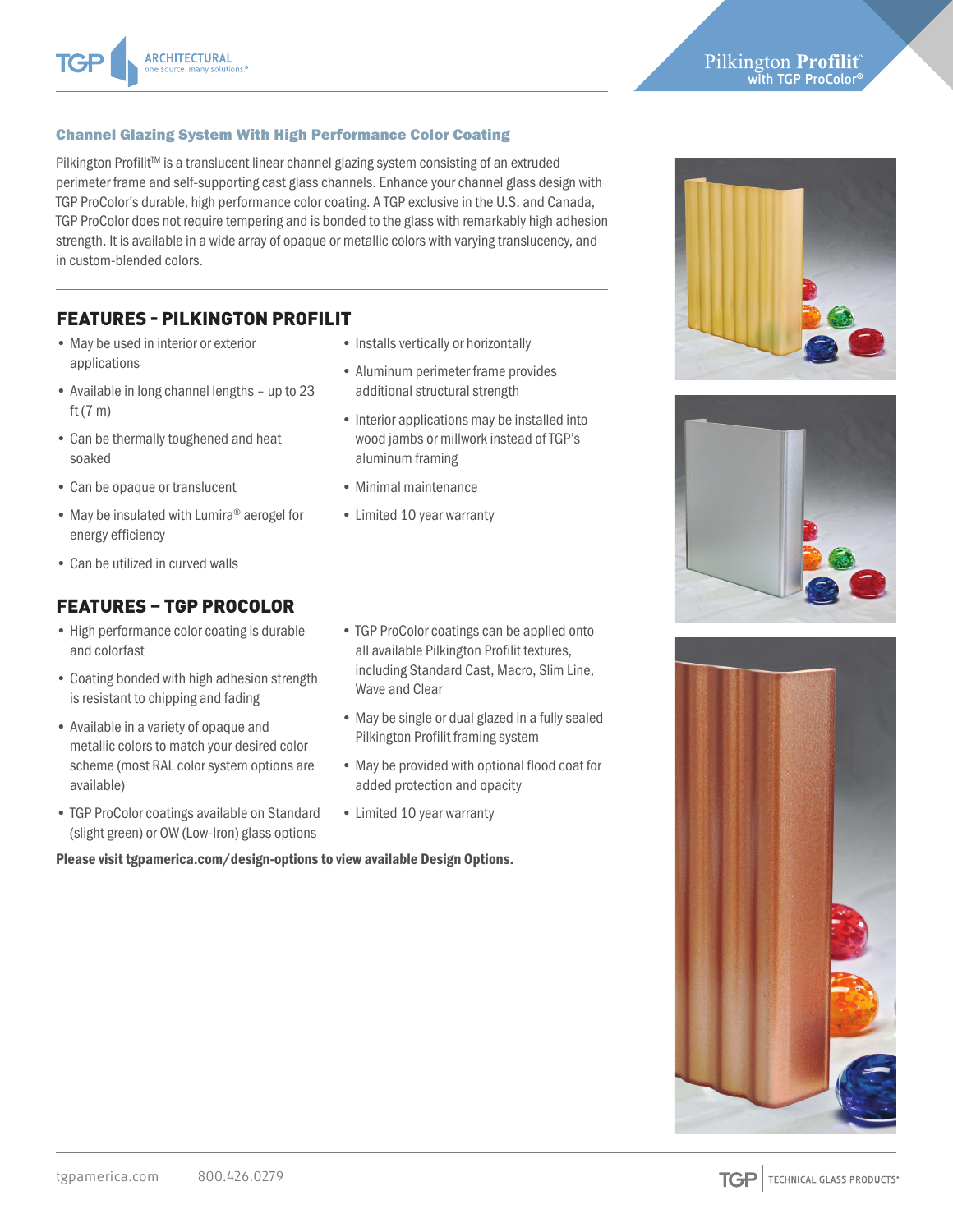

# GENERAL CHARACTERISTICS OF PILKINGTON PROFILIT

| <b>APPROXIMATE FACE WIDTH</b>                                                       | K22: 9.13 in (232 mm)<br>K25 (STANDARD): 10.31 in (262 mm)<br>K32: 13.03 in (331 mm)                                                                 |  |  |
|-------------------------------------------------------------------------------------|------------------------------------------------------------------------------------------------------------------------------------------------------|--|--|
| <b>APPROXIMATE FLANGE HEIGHT</b>                                                    | $2.36$ in (60 mm)                                                                                                                                    |  |  |
| <b>STANDARD THICKNESS</b>                                                           | .28 in $(7 \text{ mm})^*$                                                                                                                            |  |  |
| <b>MAXIMUM LENGTH</b>                                                               | Up to 23 ft (varies according to windload and project<br>requirements)                                                                               |  |  |
| <b>WEIGHT/FT<sup>2</sup> OF CHANNEL SURFACE</b><br>(including frame and components) | 12 lb / $ft^2$ dual glazed<br>7 lb / $ft^2$ single glazed                                                                                            |  |  |
| <b>LIGHT TRANSMISSION</b>                                                           | 90% (uninsulated, varies with coating)                                                                                                               |  |  |
| <b>U-VALUE</b> (glass only)                                                         | .49 (uninsulated), .40 (Low-E uninsulated), .21 (Low-E with 16<br>mm Lumira aerogel insulation), .19 (Low-E with 25 mm Lumira<br>aerogel insulation) |  |  |
| <b>SOLAR HEAT GAIN COEFFICIENT</b>                                                  | .70 (uninsulated), .45 (Low-E uninsulated), .42 (Low-E with 16<br>mm Lumira aerogel insulation), .31 (Low-E with 25 mm Lumira<br>aerogel insulation) |  |  |
| <b>STC RATING</b>                                                                   | 42 dB (uninsulated), 44 dB (with 16 mm or 25 mm Lumira<br>aerogel insulation)                                                                        |  |  |

\*6 mm options are also available. Contact TGP for further information.

Pilkington Profilit with TGP ProColor coating is not a standard stocked item. Please check with TGP for availability.

### TESTING

Pilkington Profilit has been tested to meet the following standards:

| AAMA 501.4       | ASTM F 588-97 | NFRC 100-97 | ANSI Z97.1-1984 | CPSC 16CFR 1201* |
|------------------|---------------|-------------|-----------------|------------------|
| AAMA 101         | S.297         |             |                 |                  |
| AAMA 1801-97     |               |             |                 |                  |
| AAMA/NWWDA 101/1 |               |             |                 |                  |

\*Category II (with safety film)

All testing carried out by Architectural Testing Inc., York, PA. Formal test results are available by contacting Technical Glass Products.